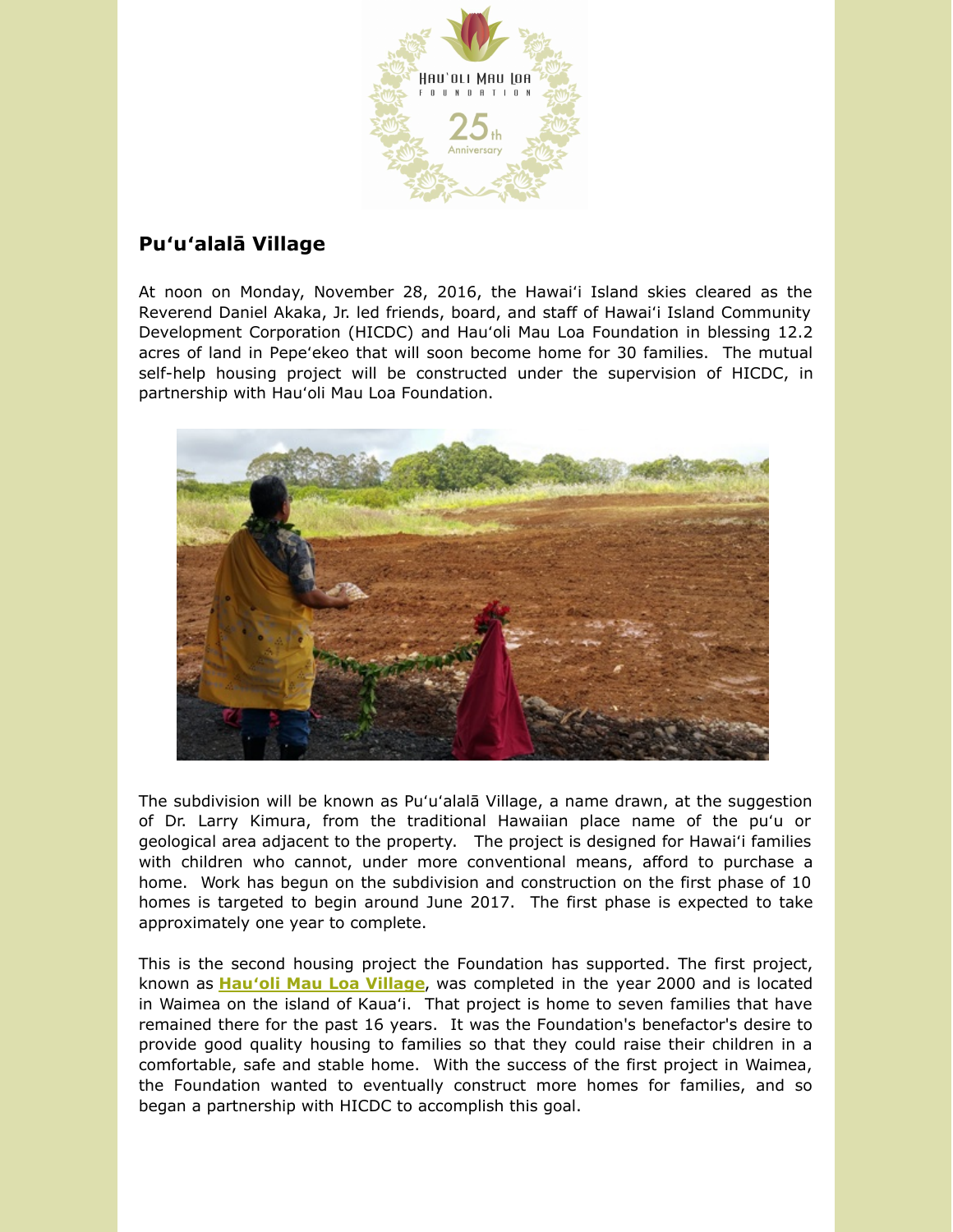

For families interested in learning more about the project eligibility and application process, please contact Hawaiʻi Island Community Development Corporation at (808) 969-1158.

## **Hauʻoli Mau Loa Foundation Graduate Assistantships Available for Fall 2017**

In partnership with the University of Hawaiʻi, we are pleased to share the availability of Hauʻoli Mau Loa Foundation graduate assistantship opportunities in the Tropical Conservation Biology and Environmental Science (TCBES) program at the University of Hawaiʻi, Hilo, and the Natural Resources and Environmental Management (NREM) program, School of Ocean and Earth Sciences and Technology (SOEST) and the College of Natural Sciences (CNS) at the University of Hawaiʻi, Mānoa. In addition to a tuition waiver, students selected for these graduate assistantships receive a yearly stipend and funds for supplies and professional development. These assistantships are an important part of the Foundation's Environmental Leadership Pathways initiative which supports homegrown Hawaiʻi students to aspire to and attain jobs in conservation and natural resource management in Hawaiʻi. You can learn more about our Environmental Leadership Pathways program **[here](http://hauolimauloa.org/program/environment/?utm_source=11.+Pu%27u%27alala+Village+%26+GAships+-+Dec+2016&utm_campaign=Pu%27u%27alala+Village+%26+Hau%27oli+Mau+Loa+Foundation+Graduate+Assistantships+Available&utm_medium=email)**.